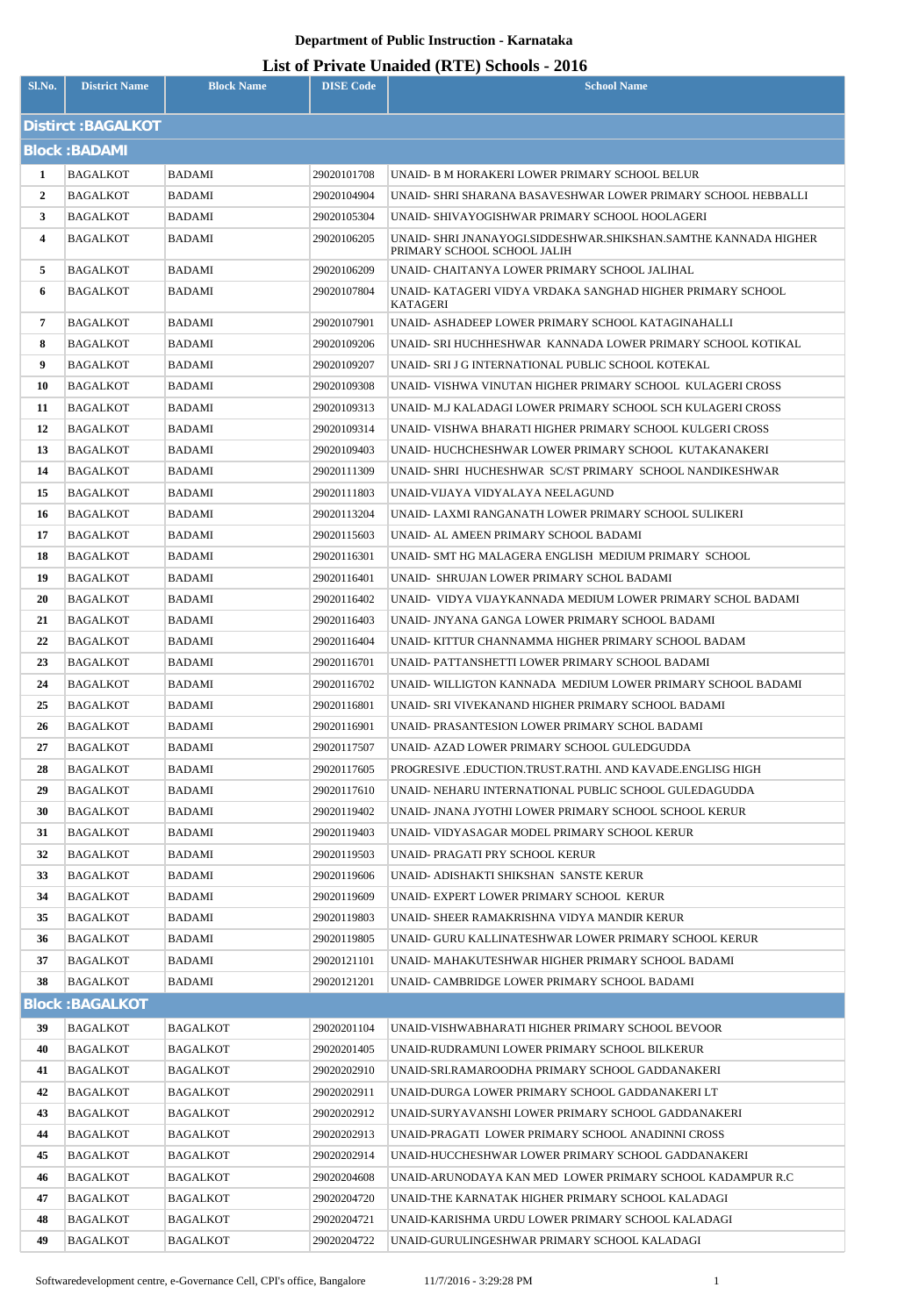| Sl.No.   | <b>District Name</b>               | <b>Block Name</b>                  | <b>DISE Code</b>           | <b>School Name</b>                                                                                     |
|----------|------------------------------------|------------------------------------|----------------------------|--------------------------------------------------------------------------------------------------------|
| 50       | <b>BAGALKOT</b>                    | BAGALKOT                           | 29020206209                | UNAID-MANJUNATH HIGHER PRIMARY RESIDENTIAL SCHOOL SIMIKERI                                             |
| 51       | <b>BAGALKOT</b>                    | BAGALKOT                           | 29020206804                | UNAID-M R GANIGER INTERNATIONAL SCHOOL NEERALAKERI                                                     |
| 52       | BAGALKOT                           | BAGALKOT                           | 29020206904                | UNAID-VIVEKANAND KAN MED PRIMARY SCHOOL, RAMPUR                                                        |
| 53       | <b>BAGALKOT</b>                    | <b>BAGALKOT</b>                    | 29020207602                | UNAID-SRI.RANGANATH INTERNATIONALSCHOOL SIGIKERI                                                       |
| 54       | <b>BAGALKOT</b>                    | BAGALKOT                           | 29020207603                | UNAID-SRI SAI INTERNATIONAL SCHOOL SIGIKERI                                                            |
| 55       | <b>BAGALKOT</b>                    | <b>BAGALKOT</b>                    | 29020207703                | UNAID-JYOTI PRY SCHOOL SIMIKERI                                                                        |
| 56       | BAGALKOT                           | <b>BAGALKOT</b>                    | 29020207704                | UNAID-GURU BASAV PUBLIC SCHOOL SIMIKERI                                                                |
| 57       | <b>BAGALKOT</b>                    | <b>BAGALKOT</b>                    | 29020207912                | UNAID-SRI CHANNAVIR SWAMIJI HIGHER PRIMARY SCHOOL SHIRUR                                               |
| 58       | BAGALKOT                           | BAGALKOT                           | 29020207915                | UNAID-VIRASHAIVA G.V.S LOWER PRIMARY SCHOOL SHIRUR                                                     |
| 59       | <b>BAGALKOT</b>                    | <b>BAGALKOT</b>                    | 29020207919                | UNAID-N.V.N LOWER PRIMARY SCHOOL BAGALKOT                                                              |
| 60       | BAGALKOT                           | BAGALKOT                           | 29020208605                | UNAID-SIDDDESHWAR SWAMIJI LOWER PRIMARY SCHOOL TULASIGERI                                              |
| 61       | <b>BAGALKOT</b>                    | <b>BAGALKOT</b>                    | 29020208902                | UNAID-SRI SIDDARAMESWAR LOWER PRIMARY SCHOOL YADAHALLI                                                 |
| 62       | <b>BAGALKOT</b>                    | BAGALKOT                           | 29020210803                | UNAID-MOTAGI B.V.V.S PRIMARY SCHOOL                                                                    |
| 63       | <b>BAGALKOT</b>                    | BAGALKOT                           | 29020211008                | UNAID-DHANUSH KAN MED LOWER PRIMARY SCHOOL BAGALKOT                                                    |
| 64       | <b>BAGALKOT</b>                    | BAGALKOT                           | 29020211122                | UNAID-ABUL KALAM AZAD URDU PRIMARY SCHOOL BAGALKOT                                                     |
| 65       | <b>BAGALKOT</b>                    | BAGALKOT                           | 29020211504                | UNAID-BASAVESHWAR ENG. MED. HIGHER PRIMARY SCHOOL BAGALKOT                                             |
| 66       | <b>BAGALKOT</b>                    | <b>BAGALKOT</b>                    | 29020211707                | UNAID-RAKKASAGI FOUNDATION KAN MED LOWER PRIMARY SCHOOL EXT AREA<br><b>BAGALKOT</b>                    |
| 67       | <b>BAGALKOT</b>                    | BAGALKOT                           | 29020211901                | UNAID-VISHWA NUTAN PRIMARY SCHOOL BAGALKOT                                                             |
| 68       | <b>BAGALKOT</b>                    | <b>BAGALKOT</b>                    | 29020212002                | UNAID-SAMRUDDI GURUKUL HIGHER PRIMARY SCHOOL VIDYAGIRI                                                 |
| 69       | BAGALKOT                           | BAGALKOT                           | 29020212105                | UNAID-RADHA KESARI ENG HIGHER PRIMARY SCHOOL BAGALKOT                                                  |
| 70       | <b>BAGALKOT</b>                    | <b>BAGALKOT</b>                    | 29020212302                | UNAID-SATYA SAI PRIMARY SCHOOL BAGALKOT                                                                |
| 71       | <b>BAGALKOT</b>                    | BAGALKOT                           | 29020212405                | UNAID-SAJJALASHRI HIGHER PRIMARY SCHOOL NAVANAGAR                                                      |
| 72       | <b>BAGALKOT</b>                    | <b>BAGALKOT</b>                    | 29020212407                | UNAID-R.H PATIL MEMORIAL LOWER PRIMARY SCHOOL NAVANAGAR                                                |
| 73       | <b>BAGALKOT</b>                    | <b>BAGALKOT</b>                    | 29020212511                | UNAID-SRI.RUKMINIBAI CHABBI VIDYMANDIR VIDYAGIRI                                                       |
| 74       | <b>BAGALKOT</b>                    | <b>BAGALKOT</b>                    | 29020212705                | UNAID-BASAVESHWAR PRIMARY SCHOOL VIDYAGIRI                                                             |
| 75       | BAGALKOT                           | <b>BAGALKOT</b>                    | 29020212706                | UNAID-B.V.V.S C.B.S.E. VIDYAGIRI BAGALKOT                                                              |
| 76       | <b>BAGALKOT</b>                    | <b>BAGALKOT</b>                    | 29020212709                | UNAID-BASAVESHWAR ENGLISH MEDIUM LOWER PRIMARY SCHOOL VIDYAGIRI                                        |
| 77       | <b>BAGALKOT</b>                    | <b>BAGALKOT</b><br><b>BAGALKOT</b> | 29020213009                | UNAID-VIVEKANAND LOWER PRIMARY SCHOOL NAVANAGAR                                                        |
| 78       | <b>BAGALKOT</b>                    |                                    | 29020213103                | UNAID-SHARADA PRIMARY SCHOOL NAVANAGAR BAGALKOT                                                        |
|          | <b>Block: BILAGI</b>               |                                    |                            |                                                                                                        |
| 79       | <b>BAGALKOT</b>                    | BILAGI                             | 29020600407                | UNAID- SAI SAI VIDYANIKETAN LOWER PRIMARY SCHOOL ARAKERI                                               |
| 80       | <b>BAGALKOT</b>                    | BILAGI                             | 29020600408                | UNAID- SRI MADAVANAND SWAMIJI LOWER PRIMARY SCHOOL ARAKERI                                             |
| 81       | <b>BAGALKOT</b>                    | BILAGI                             | 29020600603                | UNAID- BAPUJI INTERNATIONAL PRIMARY AND HIGH SCHOOL BADAGANDI                                          |
| 82<br>83 | <b>BAGALKOT</b><br><b>BAGALKOT</b> | BILAGI<br>BILAGI                   | 29020600705<br>29020601303 | UNAID- BAKKESHWAR LOWER PRIMARY SCHOOL BADAGI<br>UNAID- SRI FAKEERESHWAR HIGHER PRIMARY SCHOOL BUDIHAL |
| 84       | <b>BAGALKOT</b>                    | BILAGI                             | 29020601403                | UNAID- KARISIDDESHWAR LOWER PRIMARY SCHOOL BUDIHAL SA                                                  |
| 85       | BAGALKOT                           | BILAGI                             | 29020601906                | UNAID-HEMA-VEMA HIGHER PRIMARY SCHOOL GALAGALI                                                         |
| 86       | BAGALKOT                           | BILAGI                             | 29020601909                | UNAID- BASAVESHWAR HIGHER PRIMARY SCHOOL GALAGALI                                                      |
| 87       | <b>BAGALKOT</b>                    | BILAGI                             | 29020601910                | UNAID- SPANDAN LOWER PRIMARY SCHOOL GALAGALI                                                           |
| 88       | BAGALKOT                           | BILAGI                             | 29020601911                | UNAID- NETAJI LOWER PRIMARY SCHOOL GALAGALI                                                            |
| 89       | BAGALKOT                           | BILAGI                             | 29020602204                | UNAID- SRI MUKTINATH HIGHER PRIMARY SCHOOL GIRISAGAR                                                   |
| 90       | <b>BAGALKOT</b>                    | BILAGI                             | 29020602208                | UNAID- NEW VIJAY LOWER PRIMARY SCHOOL GIRISAGAR                                                        |
| 91       | <b>BAGALKOT</b>                    | <b>BILAGI</b>                      | 29020602802                | UNAID- BASAVESHWAR LOWER PRIMARY SCHOOLBASAVA HANCHINAL                                                |
| 92       | BAGALKOT                           | BILAGI                             | 29020603002                | UNAID- JP NARAYAN HIGHER PRIMARY SCHOOL LINGAPUR RC                                                    |
| 93       | <b>BAGALKOT</b>                    | <b>BILAGI</b>                      | 29020603104                | UNAID- PRAGATI LOWER PRIMARY SCHOOL HERKEL                                                             |
| 94       | <b>BAGALKOT</b>                    | BILAGI                             | 29020603106                | UNAID- SAHANA LOWER PRIMARY SCHOOL HERAKAL                                                             |
| 95       | <b>BAGALKOT</b>                    | <b>BILAGI</b>                      | 29020603305                | UNAID- ADAVI SIDDESHWAR LOWER PRIMARY SCHOOL JANAMATTI                                                 |
| 96       | <b>BAGALKOT</b>                    | BILAGI                             | 29020603705                | UNAID- SRI.SIDRAMESHWAR LOWER PRIMARY SCHOOL KATARAKI                                                  |
| 97       | <b>BAGALKOT</b>                    | BILAGI                             | 29020604002                | UNAID- EXPERT LOWER PRIMARY SCHOOL KOPPA S.R                                                           |
| 98       | <b>BAGALKOT</b>                    | BILAGI                             | 29020604903                | UNAID- MALINGESHWAR HIGHER PRIMARY SCHOOL MUNDAGANUR                                                   |
| 99       | <b>BAGALKOT</b>                    | BILAGI                             | 29020605105                | UNAID- DR.RADHAKRISHANAN KAN LOWER PRIMARY SCHOOL NAGARAL                                              |
| 100      | <b>BAGALKOT</b>                    | BILAGI                             | 29020605106                | UNAID- DHEERAJ PUBLIC LOWER PRIMARY SCHOOL NAGARAL LT                                                  |
| 101      | <b>BAGALKOT</b>                    | <b>BILAGI</b>                      | 29020605903                | UNAID- NANDINI HIGHER PRIMARY SCHOOL TAKKALAKI RC                                                      |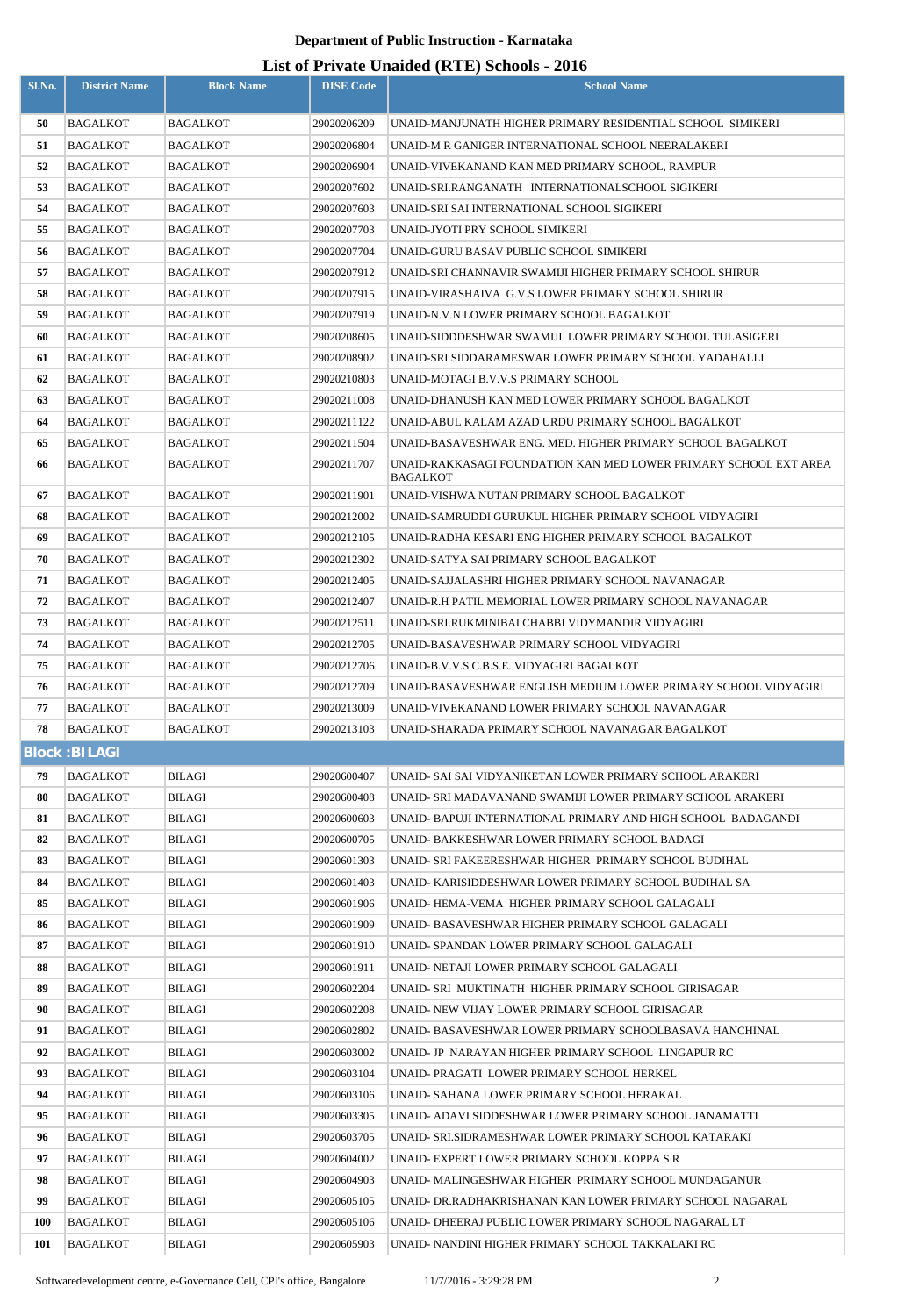### **List of Private Unaided (RTE) Schools - 2016**

| Sl.No.     | <b>District Name</b>   | <b>Block Name</b> | <b>DISE Code</b> | <b>School Name</b>                                                             |
|------------|------------------------|-------------------|------------------|--------------------------------------------------------------------------------|
|            |                        |                   |                  |                                                                                |
| 102        | <b>BAGALKOT</b>        | <b>BILAGI</b>     | 29020605904      | UNAID- JNYANA GANGOTRI HIGHER PRIMARY SCHOOL BILAGI                            |
| 103        | BAGALKOT               | <b>BILAGI</b>     | 29020607903      | UNAID- BASAVA HIGHER PRIMARY SCHOOL BILAGI                                     |
| 104        | BAGALKOT               | BILAGI            | 29020608014      | UNAID- VIJAY VISHAL LOWER PRIMARY SCHOOL BILAGI                                |
| 105        | BAGALKOT               | BILAGI            | 29020608017      | UNAID- NEELAMBIKA LOWER PRIMARY SCHOOL BILAGI                                  |
| 106        | BAGALKOT               | BILAGI            | 29020608018      | UNAID- HOLY SAINT HIGHER PRIMARY SCHOOL BILAGI                                 |
| 107        | BAGALKOT               | <b>BILAGI</b>     | 29020608019      | UNAID- EXPERT CONVENT HIGHER PRIMARY SCHOOL BILAGI                             |
| 108        | BAGALKOT               | <b>BILAGI</b>     | 29020608202      | UNAID- SHRI SIDDESHWAR LOWER PRIMARY SCHOOL  BILAGI                            |
| 109        | BAGALKOT               | <b>BILAGI</b>     | 29020608203      | UNAID- BAPUJI CONVNT HIGHER PRIMARY SCHOOL BILAGI                              |
| 110        | BAGALKOT               | <b>BILAGI</b>     | 29020608305      | UNAID- SWAMI VIVEKANAND INTERNATIONAL KAN LOWER PRIMARY SCHOOL<br>BILAGI       |
| 111        | <b>BAGALKOT</b>        | <b>BILAGI</b>     | 29020610201      | UNAID- DNYANADEEP HIGER PRYMARY SCHOOL KORTI RC                                |
|            | <b>Block: HUNAGUND</b> |                   |                  |                                                                                |
| 112        | <b>BAGALKOT</b>        | <b>HUNAGUND</b>   | 29020700207      | UNAID-VIJAY MAHANTESH MODEL KANNAD MEDIUM SCHOOL AIHOLE                        |
| 113        | <b>BAGALKOT</b>        | HUNAGUND          | 29020700403      | UNAID-SHUBHODAYA CONVENT KANNADA SCHOOL AMARAVATI                              |
| 114        | BAGALKOT               | HUNAGUND          | 29020700621      | UNAID-EXCELLENT LOWER PRIMARY SCHOOL AMINGAD                                   |
| 115        | BAGALKOT               | HUNAGUND          | 29020700622      | UNAID-SAI PUBLIC SCHOOL AMINGAD                                                |
| 116        | BAGALKOT               | HUNAGUND          | 29020701303      | UNAID-SIDDANNA G UNDODI HIGHER PRIMARY SCHOOL BELAGAL                          |
| 117        | BAGALKOT               | HUNAGUND          | 29020704504      | UNAID-SHARADA VIDYA NIKETAN DHANNUR                                            |
| 118        | BAGALKOT               | HUNAGUND          | 29020704507      | UNAID-SHRI DHANESHWAR SCHOOL DHANNUR                                           |
| 119        | BAGALKOT               | HUNAGUND          | 29020705713      | UNAID-JAGADAMBA PRIMARY SCHOOL GURUD SC                                        |
| <b>120</b> | BAGALKOT               | HUNAGUND          | 29020705717      | UNAID-BRIGHT MIND SCHOOL GUDUR SC                                              |
| 121        | BAGALKOT               | HUNAGUND          | 29020706403      | UNAID-SHRI MALLIKARJUN SCHOOL HAVARAGI                                         |
| 122        | <b>BAGALKOT</b>        | HUNAGUND          | 29020706703      | UNAID-DIKKSUCHI LOWER PRIMARY SCHOOL HIREOTAGERI                               |
| 123        | BAGALKOT               | HUNAGUND          | 29020707105      | UNAID-MARUTESHWAR KANNADA MEDIUM HIREKODAGALI                                  |
| 124        | <b>BAGALKOT</b>        | HUNAGUND          | 29020707403      | UNAID-VIJAYBANU LOWER PRIMARY SCHOOL HIRESHINGANGUTTI                          |
| 125        | BAGALKOT               | <b>HUNAGUND</b>   | 29020709002      | UNAID-SAJJALASHRI CONVENT .PRIMARY .SCHOOL JAMBALDINNI                         |
| 126        | BAGALKOT               | HUNAGUND          | 29020709710      | UNAID-SRI HUCHESHWAR HIGHER PRIMARY SCHOOL KAMATAGI                            |
| 127        | BAGALKOT               | HUNAGUND          | 29020709714      | UNAID-VISHWACHETAN HIGHER PRIMARY SCHOOL KAMATAGI                              |
| 128        | <b>BAGALKOT</b>        | <b>HUNAGUND</b>   | 29020709721      | UNAID-SRI BANASHANKARI LOWER PRIMARY SCHOOL KAMATAGI                           |
| 129        | BAGALKOT               | HUNAGUND          | 29020709911      | UNAID-VISHWACHETAN PUBLIC SCHOOL KANDAGAL                                      |
| 130        | <b>BAGALKOT</b>        | <b>HUNAGUND</b>   | 29020709912      | UNAID-VEERBHADRESHWAR HIGHER PRIMARY SCHOOL KANDGAL                            |
| 131        | BAGALKOT               | <b>HUNAGUND</b>   | 29020709913      | UNAID-JNYANMANDIR PRIMARY SCHOOL HIREOTAGERI                                   |
| 132        | <b>BAGALKOT</b>        | <b>HUNAGUND</b>   | 29020712805      | UNAID-BASAVESHWAR KANNADA CONVENT SCHOOL NANDAWADGI                            |
| 133        | BAGALKOT               | <b>HUNAGUND</b>   | 29020713805      | UNAID-SANGAMESHWAR HIGHER PRIMARY SCHOOL KUDAL SANGAM                          |
| 134        | BAGALKOT               | <b>HUNAGUND</b>   | 29020713809      | UNAID-VINAYAK HIGHER PRIMARY SCHOOL KUDALSANGAM                                |
| 135        | <b>BAGALKOT</b>        | <b>HUNAGUND</b>   | 29020713814      | UNAID-SIDDAGANGA PUBLIC SCHOOL KUDALSANGAM                                     |
| 136        | <b>BAGALKOT</b>        | <b>HUNAGUND</b>   | 29020713815      | UNAID-BASAVA BHARATIYA LOWER PRIMARY SCHOOL KUDAL SANGAM                       |
| 137        | BAGALKOT               | <b>HUNAGUND</b>   | 29020713816      | UNAID-JAGADGURU BASAVAJAY MRUTYUNJAYA LOWER PRIMARY SCHOOL<br>KUDAL SANGAM     |
| 138        | BAGALKOT               | <b>HUNAGUND</b>   | 29020714208      | UNAID-VIJAY MAHANTESH HIGHER PRIMARY SCHOOL SULIBHAVI                          |
| 139        | <b>BAGALKOT</b>        | <b>HUNAGUND</b>   | 29020714703      | UNAID-MARAGADARSHANA CBSE SCHOOL TONDIHAL                                      |
| 140        | BAGALKOT               | <b>HUNAGUND</b>   | 29020714804      | UNAID-MODEL KANNADA PRIMARY SCHOOL TUMB HIGHER PRIMARY SCHOOL                  |
| 141        | <b>BAGALKOT</b>        | <b>HUNAGUND</b>   | 29020716204      | UNAID-SRI VIJAY MAHANTESH ENGLISH MEDIUM HIGHER PRIMARY SCHOOL<br><b>ILKAL</b> |
| 142        | BAGALKOT               | <b>HUNAGUND</b>   | 29020716502      | UNAID-BASAVA PUBLIC CBSC SCHOOL ILKAL                                          |
| 143        | <b>BAGALKOT</b>        | <b>HUNAGUND</b>   | 29020716708      | UNAID-SRI GURUMAHANTESH HIGHER PRIMARY  SCHOOL ILKAL                           |
| 144        | BAGALKOT               | <b>HUNAGUND</b>   | 29020716801      | UNAID-SAJJAN HIGHER PRIMARY SCHOOL ILKAL                                       |
| 145        | BAGALKOT               | <b>HUNAGUND</b>   | 29020717008      | UNAID-VEER RANI CHANNMA HIGHER PRIMARY SCHOOL ILKAL                            |
| 146        | BAGALKOT               | <b>HUNAGUND</b>   | 29020717009      | UNAID-S L V V V S MAKKALMANE ILKAL                                             |
| 147        | <b>BAGALKOT</b>        | <b>HUNAGUND</b>   | 29020717301      | UNAID-PRERANA HIGHER PRIMARY SCHOOL ILKAL                                      |
| 148        | <b>BAGALKOT</b>        | <b>HUNAGUND</b>   | 29020718002      | UNAID-SRI JIVHESHWAR KP HIGHER PRIMARY SCHOOL ILKAL                            |
| 149        | <b>BAGALKOT</b>        | <b>HUNAGUND</b>   | 29020718205      | UNAID-ART, AND CULTURAL ORGANAGATION ENGLISH HIGHER PRIMARY SCHOOL<br>ILKAL    |
| 150        | <b>BAGALKOT</b>        | <b>HUNAGUND</b>   | 29020718604      | UNAID-THE VIJAYBANU HIGHER PRIMARY SCHOOL ILKAL                                |
| 151        | BAGALKOT               | <b>HUNAGUND</b>   | 29020718704      | UNAID-CHAITANYA LOWER PRIMARY SCHOOL ILKAL                                     |
| 152        | <b>BAGALKOT</b>        | <b>HUNAGUND</b>   | 29020719205      | UNAID-GURURAJ HIGHER PRIMARY SCHOOL HUNGUND                                    |

Softwaredevelopment centre, e-Governance Cell, CPI's office, Bangalore 11/7/2016 - 3:29:28 PM 3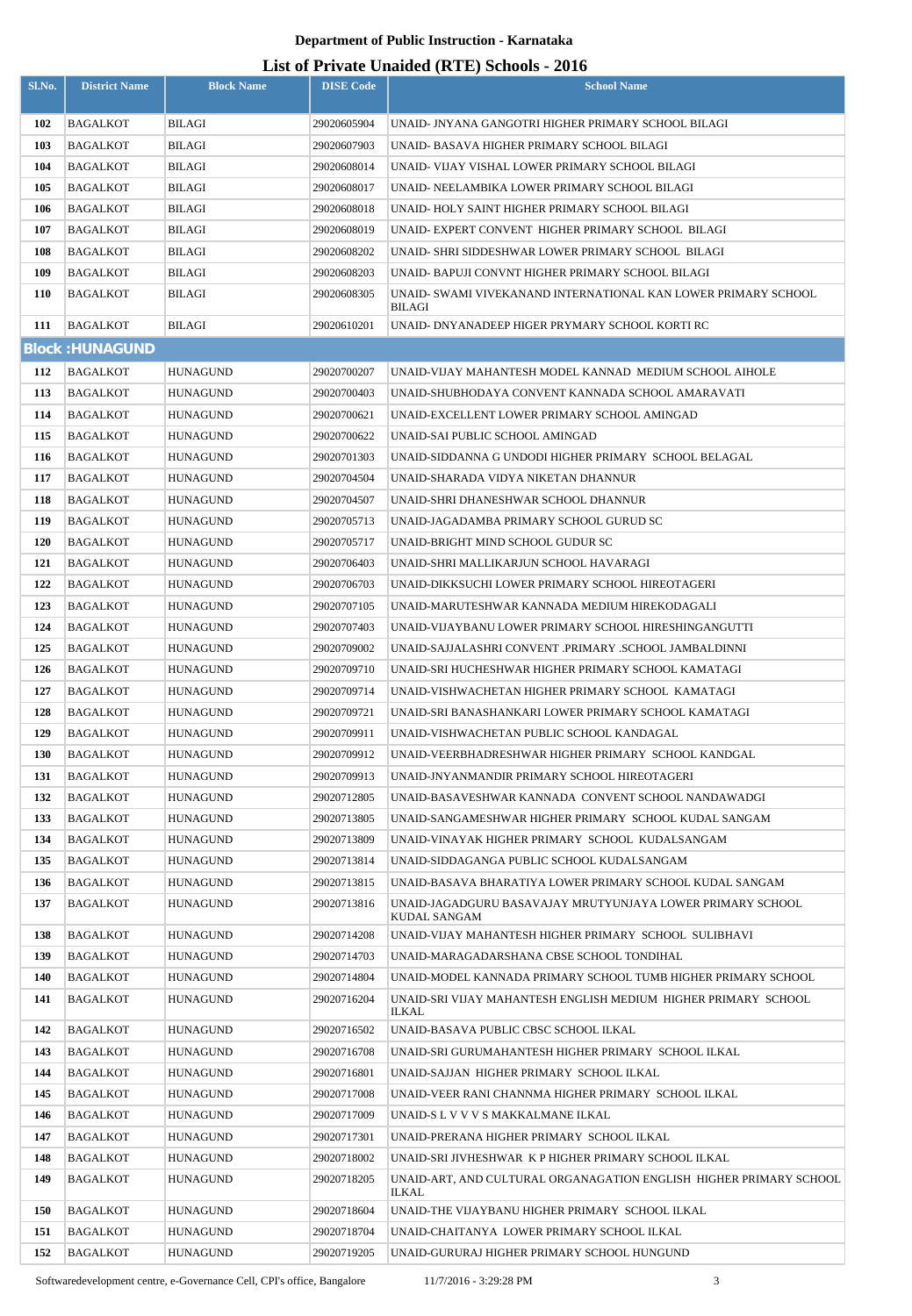# **List of Private Unaided (RTE) Schools - 2016**

|            |                          |                   |                  | List of Frivate Unaffect (KFL) SCHOOLS - 2010         |
|------------|--------------------------|-------------------|------------------|-------------------------------------------------------|
| Sl.No.     | <b>District Name</b>     | <b>Block Name</b> | <b>DISE Code</b> | <b>School Name</b>                                    |
| 153        | BAGALKOT                 | HUNAGUND          | 29020720207      | UNAID-SHIVALINGAPPA SIDDAPPA KADAPATTI CBSE HUNGUND   |
| 154        | BAGALKOT                 | HUNAGUND          | 29020720411      | UNAID-SRI.SAI VIDYALAY LOWER PRIMARY SCHOOL HUNAGUND  |
| 155        | <b>BAGALKOT</b>          | <b>HUNAGUND</b>   | 29020720412      | UNAID-VIJAY MAHANTESH KANNAD MEDIUM SCHOOL            |
| 156        | BAGALKOT                 | HUNAGUND          | 29020720414      | UNAID-SIDDAGANGA PUBLIC SCHOOL HUNAGUND               |
| 157        | <b>BAGALKOT</b>          | HUNAGUND          | 29020720415      | UNAID-SIDDARAMAYYA LOWER PRIMARY SCHOOL HUNAGUND      |
| 158        | BAGALKOT                 | HUNAGUND          | 29020720502      | UNAID-SAINT.PAUL CONVENT SCHOOL(ALAMPUR PETH) ILKAL   |
| 159        | <b>BAGALKOT</b>          | HUNAGUND          | 29020720503      | UNAID-BASAVESHWAR HIGHER PRIMARY SCHOOL ILKAL         |
| 160        | <b>BAGALKOT</b>          | HUNAGUND          | 29020720603      | UNAID-IDEAL CONVENT HIGHER PRIMARY SCHOOL ILKAL       |
|            | <b>Block: JAMAKHANDI</b> |                   |                  |                                                       |
| 161        | <b>BAGALKOT</b>          | JAMAKHANDI        | 29020900203      | UNAIDED SRI SHANTINATH HPS ALGUR TOTA                 |
| 162        | BAGALKOT                 | JAMAKHANDI        | 29020900206      | UNAIDED SRI MAHAVEER MINORITY'S KAN MED HPS ALAGUR    |
| 163        | <b>BAGALKOT</b>          | JAMAKHANDI        | 29020900302      | UNAIDED SRI VIVEKANAD HPS ALBAL                       |
| 164        | BAGALKOT                 | JAMAKHANDI        | 29020900709      | UNAIDED SRI SWAMI VIVEKANAND LPS BIDARI               |
| 165        | BAGALKOT                 | JAMAKHANDI        | 29020900904      | UNAIDED NETAJI SUBASH BOSH LPS CHIKALKI               |
| 166        | BAGALKOT                 | JAMAKHANDI        | 29020901004      | UNAIDED HARALAYYA HPS CHIKKAPADASALAGI                |
| 167        | BAGALKOT                 | JAMAKHANDI        | 29020901006      | UNAIDED G.R.A.V.V. HPS CHICKKPADSALGI                 |
| 168        | BAGALKOT                 | JAMAKHANDI        | 29020901114      | UNAIDED MAHALINGPUR PUBLIC SCHOOL CHIMMAD             |
| 169        | BAGALKOT                 | JAMAKHANDI        | 29020901116      | UNAIDED VISHWA BHARATI KAN MDM LPS CHIMMAD            |
| 170        | BAGALKOT                 | JAMAKHANDI        | 29020901303      | UNAIDED SWAMI VIVEKANAND HPS GADYAL                   |
| 171        | <b>BAGALKOT</b>          | JAMAKHANDI        | 29020901403      | UNAIDED SRI SIDDARUD HPS GANI                         |
| 172        | BAGALKOT                 | JAMAKHANDI        | 29020901608      | UNAIDED PRAGATI KAN MED LPS GOTHE                     |
| 173        | BAGALKOT                 | JAMAKHANDI        | 29020901707      | UNAIDED SRI MAHAVEER LPS HALINAGALI                   |
| 174        | BAGALKOT                 | JAMAKHANDI        | 29020901708      | UNAIDED SADGURU SHARANABASAVESHWAR EM SCHOOL HALAGALI |
| 175        | BAGALKOT                 | JAMAKHANDI        | 29020901709      | UNAIDED SHRI GURU ALLAMPRABHU LPS HALINGALI           |
| 176        | <b>BAGALKOT</b>          | JAMAKHANDI        | 29020901913      | UNAIDED C V RAMAN LPS HANAGANDI                       |
| 177        | BAGALKOT                 | JAMAKHANDI        | 29020901914      | UNAIDED SRI KANAKADAS LPS HANAGANDI                   |
| 178        | <b>BAGALKOT</b>          | JAMAKHANDI        | 29020902010      | UNAIDED P. SRI DR. S.S. LPS HIPPARAGI                 |
| 179        | BAGALKOT                 | JAMAKHANDI        | 29020902015      | UNAIDED JAGAJYOTI BASAVESHWAR HPS HIPPARAHI           |
| 180        | <b>BAGALKOT</b>          | JAMAKHANDI        | 29020902020      | UNAIDED JAGADGURU P PRY SCH HIPPARGI                  |
| 181        | BAGALKOT                 | JAMAKHANDI        | 29020902105      | UNAIDED SRI MALLIKARJUN HPS HIREPADASALAGI            |
| 182        | <b>BAGALKOT</b>          | JAMAKHANDI        | 29020902203      | UNAIDED SRI GURU KADASIDDESHWAR HPS HULYAL            |
| 183        | BAGALKOT                 | JAMAKHANDI        | 29020902207      | UNAIDED S M LONI LPS YOGASHRAM HULYAL                 |
| 184        | <b>BAGALKOT</b>          | JAMAKHANDI        | 29020902413      | UNAIDED SRI DHANESHWARI LPS HUNNUR                    |
| 185        | BAGALKOT                 | JAMAKHANDI        | 29020902415      | UNAIDED BASAV CHETAN LPS HUNNUR                       |
| 186        | BAGALKOT                 | JAMAKHANDI        | 29020902607      | UNAIDED SRI SHANKARANAND PARAMHAMSA YALLATTI          |
| 187        | BAGALKOT                 | JAMAKHANDI        | 29020902608      | UNAIDED SRI JNANA SARASWATI HPS JAGADAL               |
| 188        | <b>BAGALKOT</b>          | JAMAKHANDI        | 29020902609      | UNAIDED JNANA JYOTI HPS JAGADAL                       |
| 189        | BAGALKOT                 | JAMAKHANDI        | 29020902702      | UNAIDED SADGURU SIDDALINGESHWAR HPS JAKNUR            |
| 190        | BAGALKOT                 | JAMAKHANDI        | 29020902804      | UNAIDED DR.RADHAKRISHAN LPS JAMBAGI BK                |
| 191        | BAGALKOT                 | JAMAKHANDI        | 29020902805      | UNAIDED VISHWA BHARATHI LPS JAMBAGI BK                |
| 192        | BAGALKOT                 | JAMAKHANDI        | 29020903302      | UNAIDED NEW NATIONAL HPS KADAPATTI                    |
| 193        | BAGALKOT                 | JAMAKHANDI        | 29020903303      | UNAIDED SRI P.G. MATHAD HPS KADAPATTI                 |
| 194        | BAGALKOT                 | JAMAKHANDI        | 29020903405      | UNAIDED SRI SWAMI VIVEKANAND LPS KAJIBILAGI           |
| 195        | BAGALKOT                 | JAMAKHANDI        | 29020903603      | UNAIDED CHANAKYA LPS KALAHALLI                        |
| 196        | BAGALKOT                 | JAMAKHANDI        | 29020904004      | UNAIDED JNYANESHWARI LPS KANNOLLI                     |
| 197        | BAGALKOT                 | JAMAKHANDI        | 29020904205      | UNAIDED SRI MALLIKARJUN HPS KONNUR                    |
| 198        | BAGALKOT                 | JAMAKHANDI        | 29020904309      | UNAIDED KANAKARASHMI LPS KULAHALLI                    |
| 199        | BAGALKOT                 | JAMAKHANDI        | 29020904311      | UNAIDED JYANJYOTI P.PRY AND PRY KULAHALLI             |
| <b>200</b> | <b>BAGALKOT</b>          | JAMAKHANDI        | 29020904313      | UNAIDED VIDYANEEKETHAN LPS KULAHALLI                  |
| 201        | <b>BAGALKOT</b>          | JAMAKHANDI        | 29020904406      | UNAIDED SRI BHAKTA KANAKADAS LPS KUMBARHALL           |
| 202        | BAGALKOT                 | JAMAKHANDI        | 29020904904      | UNAIDED MAHALAXMI HPS MADARAKANDI                     |
| 203        | <b>BAGALKOT</b>          | JAMAKHANDI        | 29020904908      | UNAIDED SHRI SAI SANKALP LPS MADHURAKHANDI            |
| 204        | BAGALKOT                 | JAMAKHANDI        | 29020905104      | UNAIDED SWAMI VIVEKANAND LPS MAREGUDDI                |
| 205        | BAGALKOT                 | JAMAKHANDI        | 29020905106      | UNAIDED SRI SWAMI V SAINIK LPS MAREGUDDI              |

Softwaredevelopment centre, e-Governance Cell, CPI's office, Bangalore 11/7/2016 - 3:29:28 PM 4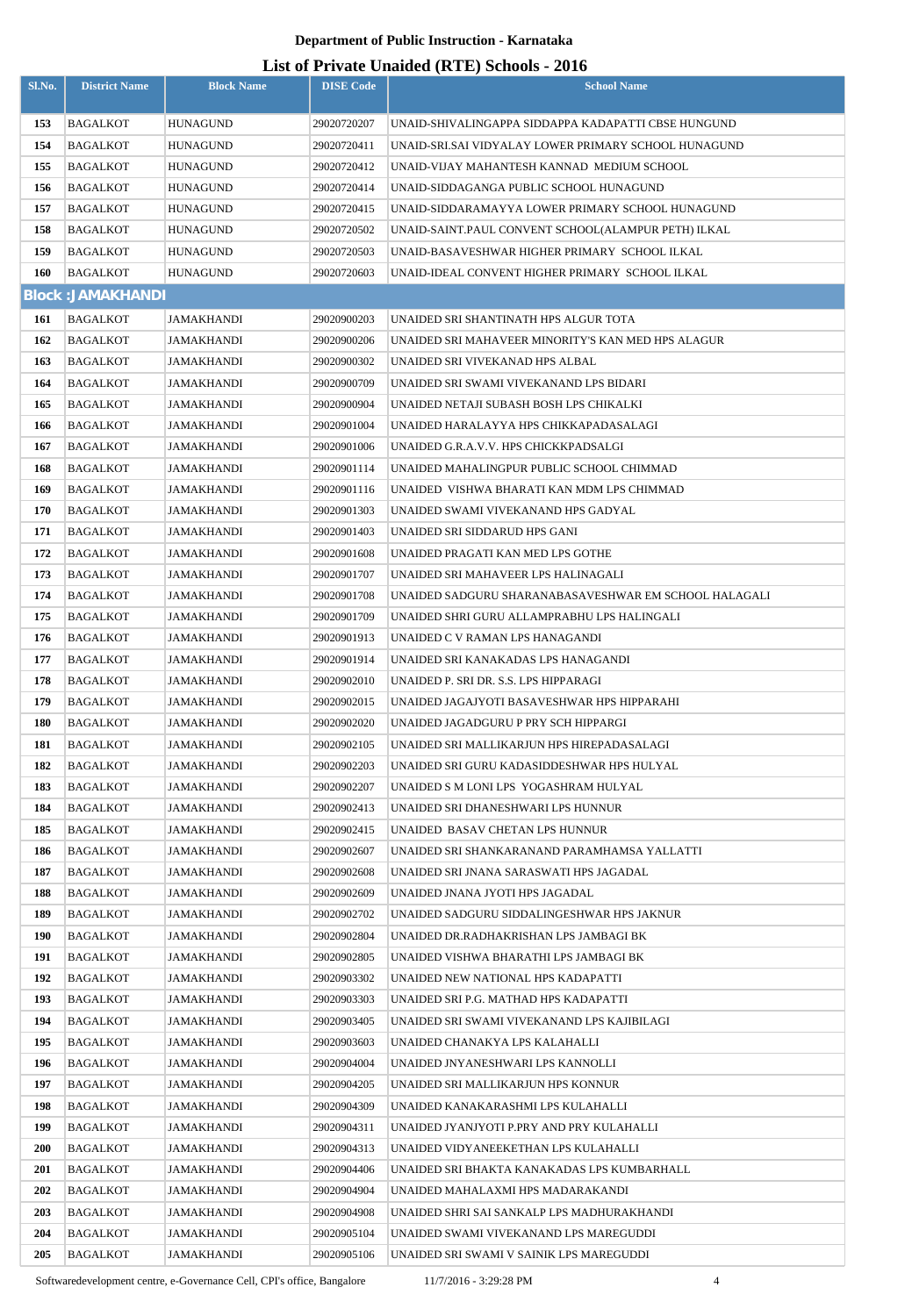| Sl.No.     | <b>District Name</b>        | <b>Block Name</b>        | <b>DISE Code</b>           | $\frac{1}{100}$ of 111, and $\frac{1}{100}$ and $\frac{1}{100}$ and $\frac{1}{100}$<br><b>School Name</b> |
|------------|-----------------------------|--------------------------|----------------------------|-----------------------------------------------------------------------------------------------------------|
| 206        | <b>BAGALKOT</b>             | JAMAKHANDI               | 29020905203                | UNAIDED SRI PARSHWANATH HPS MUTTUR                                                                        |
| 207        | <b>BAGALKOT</b>             | JAMAKHANDI               | 29020905205                | UNAIDED SHRI MALLIKARJUN LPS MAIGUR                                                                       |
| 208        | BAGALKOT                    | JAMAKHANDI               | 29020905302                | UNAIDED SRI BASAVESHWAR HPS NAGANUR                                                                       |
| 209        | <b>BAGALKOT</b>             | JAMAKHANDI               | 29020905408                | UNAIDED RANI CHANNAMMA LPS NAVALAGI                                                                       |
| 210        | <b>BAGALKOT</b>             | JAMAKHANDI               | 29020905702                | UNAIDED SIDDHARTH LPS SANAL                                                                               |
| 211        | <b>BAGALKOT</b>             | JAMAKHANDI               | 29020905809                | UNAIDED SRI SAI K M LPS SASALATTI                                                                         |
| 212        | <b>BAGALKOT</b>             | JAMAKHANDI               | 29020905917                | UNAIDED JNANJOTI HPS SAVALAGI                                                                             |
| 213        | <b>BAGALKOT</b>             | JAMAKHANDI               | 29020905924                | UNAIDED MATRUCHAYA SHIKSHAN S. LPS SAVALAGI                                                               |
| 214        | <b>BAGALKOT</b>             | JAMAKHANDI               | 29020905925                | UNAIDED SHRI BANASHANKARI LPS SAVALAGI                                                                    |
| 215        | <b>BAGALKOT</b>             | JAMAKHANDI               | 29020906003                | UNAIDED H. KADAYYA LPS SHIRAGUPPI                                                                         |
| 216        | <b>BAGALKOT</b>             | JAMAKHANDI               | 29020906104                | UNAIDED DANESHWARI LPS SURPALI                                                                            |
| 217        | BAGALKOT                    | JAMAKHANDI               | 29020906202                | UNAIDED PUSHPATAI HPS SIDDAPUR (FACTORY)                                                                  |
| 218        | <b>BAGALKOT</b>             | JAMAKHANDI               | 29020906204                | UNAIDED SRI BASAVESHWAR LPS SIDDAPUR                                                                      |
| 219        | <b>BAGALKOT</b>             | JAMAKHANDI               | 29020906209                | UNAIDED VIDYABHAVAN INTERNATIONAL PUBLIC LPS JAMAKHANDI                                                   |
| 220        | <b>BAGALKOT</b>             | JAMAKHANDI               | 29020906716                | UNAIDED J.K HPS TODALBAGI                                                                                 |
| 221        | <b>BAGALKOT</b>             | JAMAKHANDI               | 29020906726                | UNAIDED DNYA JYOTI KM LPS TODALBAGI                                                                       |
| 222        | <b>BAGALKOT</b>             | JAMAKHANDI               | 29020906729                | UNAIDED SHREE VITTHAL CHOURI KAN MDM LPS TODALABAGI                                                       |
| 223        | <b>BAGALKOT</b>             | JAMAKHANDI               | 29020906730                | UNAIDED KSHIRALINGESHWAR LPS TODALABAGI                                                                   |
| 224        | <b>BAGALKOT</b>             | JAMAKHANDI               | 29020906804                | UNAIDED RANI CHANNAMMA HPS TUBACHI                                                                        |
| 225        | <b>BAGALKOT</b>             | JAMAKHANDI               | 29020907007                | UNAIDED SRI PUSHPADANTH LPS YALLATTI                                                                      |
| 226        | <b>BAGALKOT</b>             | JAMAKHANDI               | 29020907009                | UNAIDED VISHWA NIKETAN LPS YALLATTI                                                                       |
| 227        | <b>BAGALKOT</b>             | JAMAKHANDI               | 29020907402                | UNAIDED SWAMY VIVEKANAND K.M. SCHOOL                                                                      |
| 228        | <b>BAGALKOT</b>             | JAMAKHANDI               | 29020907403                | UNAIDED SWAMY VIVEKANAND ENG MED HIGH SCHOOL JAMKHANDI                                                    |
| 229        | <b>BAGALKOT</b>             | JAMAKHANDI               | 29020907404                | UNAIDED ALFATHA URDU HPS JAMAKHANDI                                                                       |
| <b>230</b> | <b>BAGALKOT</b>             | JAMAKHANDI               | 29020907702                | UNAIDED VISWARADYA HPS JAMAKHANDI                                                                         |
| 231        | <b>BAGALKOT</b>             | JAMAKHANDI               | 29020908302                | UNAIDED JNYAN GANGOTRI HPS KAN JAMKHANDI                                                                  |
| 232        | <b>BAGALKOT</b>             | JAMAKHANDI               | 29020908401                | UNAIDED OXFARD KAN MED LPS JAMAKHANDI                                                                     |
| 233        | BAGALKOT                    | JAMAKHANDI               | 29020908404                | UNAIDED SARVODAYA HPS JAMAKHANDI                                                                          |
| 234        | BAGALKOT                    | JAMAKHANDI               | 29020908406                | UNAIDED TUNGAL KAN MED HPS JAMKHANDI                                                                      |
| 235        | <b>BAGALKOT</b>             | JAMAKHANDI               | 29020908502                | UNAIDED MOTHER TERESSA KM LPS JAMAKHANDI                                                                  |
| 236        | <b>BAGALKOT</b>             | JAMAKHANDI               | 29020908504                | UNAIDED SRI RAMESHWAR LPS JAMAKHANDI                                                                      |
| 237<br>238 | BAGALKOT<br><b>BAGALKOT</b> | JAMAKHANDI<br>JAMAKHANDI | 29020908507                | UNAIDED SRI VISHWESHWARAYYA HPS JAMAKHANDI<br>UNAIDED ROYAL PALACE SCHOOL JAMAKHANDI                      |
| 239        | <b>BAGALKOT</b>             | JAMAKHANDI               | 29020908508<br>29020908518 | UNAIDED GENIUS KM HPS JAMAKHANDI                                                                          |
| 240        | <b>BAGALKOT</b>             | JAMAKHANDI               | 29020908524                | UNAIDED BHODISATVA BHIMARAO LPS JAMKHANDI                                                                 |
| 241        | <b>BAGALKOT</b>             | JAMAKHANDI               | 29020908603                | UNAIDED BAPUJI HPS JAMAKHANDI                                                                             |
| 242        | <b>BAGALKOT</b>             | JAMAKHANDI               | 29020908704                | UNAIDED B.L.D.E.S LPS JAMAKHANDI                                                                          |
| 243        | <b>BAGALKOT</b>             | JAMAKHANDI               | 29020909004                | UNAIDED VIDYA BHAVAN HPS JAMAKHANDI                                                                       |
| 244        | BAGALKOT                    | JAMAKHANDI               | 29020909202                | UNAIDED FALAHEDAREN URDU LPS JAMAKHANDI                                                                   |
| 245        | <b>BAGALKOT</b>             | JAMAKHANDI               | 29020909205                | UNAIDED BHAKTHA KANAKADAS LPS JAMAKHANDI                                                                  |
| 246        | BAGALKOT                    | JAMAKHANDI               | 29020909302                | UNAIDED SRI SHARADA KM HPS JAMKHANDI                                                                      |
| 247        | <b>BAGALKOT</b>             | JAMAKHANDI               | 29020909505                | UNAIDED JNANABHARATI LPS MUDHOL ROAD JAMAKHANDI                                                           |
| 248        | BAGALKOT                    | JAMAKHANDI               | 29020909603                | UNAIDED LPS DHARAYAN JAMAKHANDI                                                                           |
| 249        | BAGALKOT                    | JAMAKHANDI               | 29020909801                | UNAIDED DNYANA JYOTI LPS JAMAKHANDI                                                                       |
| <b>250</b> | BAGALKOT                    | JAMAKHANDI               | 29020909902                | UNAIDED JYOTI LPS JAMAKHANDI                                                                              |
| 251        | <b>BAGALKOT</b>             | JAMAKHANDI               | 29020910103                | UNAIDED SHRI NANDIKESHWAR HPS JAMKHANDI                                                                   |
| 252        | BAGALKOT                    | JAMAKHANDI               | 29020910402                | UNAIDED VIDYANIKETANA KAN HPSJAMKHANDI                                                                    |
| 253        | <b>BAGALKOT</b>             | JAMAKHANDI               | 29020910403                | UNAIDED VIDYACHETAN HPS JAMKHANDI.                                                                        |
| 254        | BAGALKOT                    | JAMAKHANDI               | 29020910404                | UNAIDED PRIYADARSHINI LPS JAMAKHANDI                                                                      |
| 255        | <b>BAGALKOT</b>             | JAMAKHANDI               | 29020910501                | UNAIDED HAZARAT TEEPU SULTAN URDU LPS BANHATTI                                                            |
| 256        | <b>BAGALKOT</b>             | JAMAKHANDI               | 29020910603                | UNAIDED HAMSAVENI FUTURE LPS BANAHATTI                                                                    |
| 257        | <b>BAGALKOT</b>             | JAMAKHANDI               | 29020910802                | UNAIDED SADANAND HPS BANHATTI                                                                             |
| 258        | <b>BAGALKOT</b>             | JAMAKHANDI               | 29020910803                | UNAIDED JNANABHARATHI HPS BANAHATTI                                                                       |
| 259        | <b>BAGALKOT</b>             | JAMAKHANDI               | 29020910804                | UNAIDED SRI YOGISHWAR HPS BANHATTI                                                                        |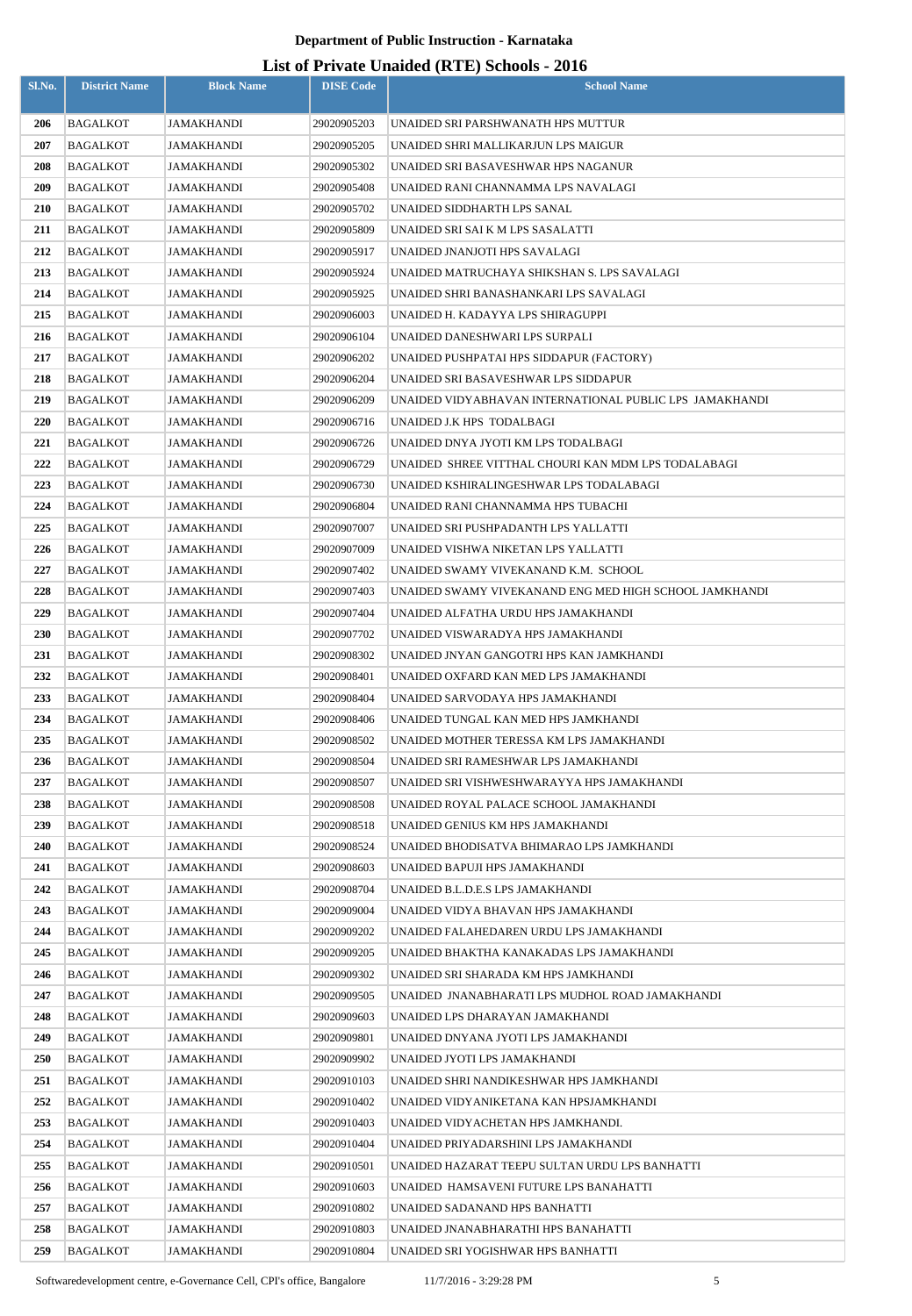| Sl.No.     | <b>District Name</b>        | <b>Block Name</b>       | <b>DISE Code</b>           | $\frac{1}{2}$<br><b>School Name</b>                                                                    |  |  |  |
|------------|-----------------------------|-------------------------|----------------------------|--------------------------------------------------------------------------------------------------------|--|--|--|
| <b>260</b> | BAGALKOT                    | JAMAKHANDI              | 29020911103                | UNAIDED SRI SHARADA KM HPS BANHATTI                                                                    |  |  |  |
| 261        | BAGALKOT                    | JAMAKHANDI              | 29020911802                | UNAIDED SIDDAGIR KADSIDDESHWAR BANAHATTI                                                               |  |  |  |
| 262        | BAGALKOT                    | JAMAKHANDI              | 29020911803                | UNAIDED GORAKSHANATH KAN MDM SCHOOL BANAHATTI                                                          |  |  |  |
| 263        | BAGALKOT                    | JAMAKHANDI              | 29020912307                | UNAIDED JNYANDEEP LPS RAMPUR                                                                           |  |  |  |
| 264        | BAGALKOT                    | JAMAKHANDI              | 29020912309                | UNAIDED PPEA ENG MED SCHOOL RAMPUR                                                                     |  |  |  |
| 265        | BAGALKOT                    | JAMAKHANDI              | 29020912502                | UNAIDED SRI SIDDARUDH LPS HOSUR                                                                        |  |  |  |
| 266        | BAGALKOT                    | JAMAKHANDI              | 29020912601                | UNAIDED PADMAVATI INTERNATIONAL LPS HOSUR                                                              |  |  |  |
| 267        | BAGALKOT                    | JAMAKHANDI              | 29020912803                | UNAIDED VIDYANIDHI EDUCATION FOUNDATION LPS RABAKAVI                                                   |  |  |  |
| 268        | BAGALKOT                    | JAMAKHANDI              | 29020913002                | UNAIDED SHRI GURUDEV SIDDESHVAR KAN LPS BAJANTRI GALLI RABAKAVI                                        |  |  |  |
| 269        | <b>BAGALKOT</b>             | JAMAKHANDI              | 29020913201                | UNAIDED B K LPS RABAKAVI                                                                               |  |  |  |
| 270        | BAGALKOT                    | JAMAKHANDI              | 29020913403                | UNAIDED TES KAN MED LPS RABAKAVI                                                                       |  |  |  |
| 271        | BAGALKOT                    | JAMAKHANDI              | 29020913504                | UNAIDED BASAVA EDUCATION FOUNDATION RABAKAVI                                                           |  |  |  |
| 272        | <b>BAGALKOT</b>             | JAMAKHANDI              | 29020913704                | UNAIDED ANAS URDU SCHOOL TERDAL                                                                        |  |  |  |
| 273        | BAGALKOT                    | JAMAKHANDI              | 29020913905                | UNAIDED BHAGYODAYA HPS TERDAL                                                                          |  |  |  |
| 274        | BAGALKOT                    | JAMAKHANDI              | 29020914102                | UNAIDED S.K.V.VS SHRI VINAYAK HPS TERDAL                                                               |  |  |  |
| 275        | BAGALKOT                    | JAMAKHANDI              | 29020914203                | UNAIDED SRI SHANKARLINGESHWAR HPS TERADAL                                                              |  |  |  |
| 276        | <b>BAGALKOT</b>             | JAMAKHANDI              | 29020914204                | UNAIDED SRI KALMESHWAR LPS TERDAL                                                                      |  |  |  |
| 277        | BAGALKOT                    | JAMAKHANDI              | 29020914303                | UNAIDED SWAMI VIVEKANAND CBSE HPS TERADAL                                                              |  |  |  |
| 278        | <b>BAGALKOT</b>             | JAMAKHANDI              | 29020914304                | UNAIDED SHRI SHARADA LPS TERDAL                                                                        |  |  |  |
| 279        | BAGALKOT                    | JAMAKHANDI              | 29020915802                | UNAIDED RAJASAGAR PUBLIC LPS TERDAL                                                                    |  |  |  |
| 280        | BAGALKOT                    | JAMAKHANDI              | 29020915803                | UNAIDED DANIGOND KAN MED LPS TERDAL                                                                    |  |  |  |
|            | <b>Block: MUDHOL</b>        |                         |                            |                                                                                                        |  |  |  |
| 281        | <b>BAGALKOT</b>             | MUDHOL                  | 29021100504                | UNAID- L K MEMORIAL HIGHER PRIMARY SCHOOL BARAGI                                                       |  |  |  |
| 282        | <b>BAGALKOT</b>             | <b>MUDHOL</b>           | 29021100610                | UNAID- S C TEGGINAMATH  JNAN GURUKUL HIGHER PRIMARY SCHOOL BELAGALI                                    |  |  |  |
| 283        | BAGALKOT                    | MUDHOL                  | 29021100704                | UNAID- NINGAPPA PANDAPPA SONNAD LOWER PRIMARY SCHOOL BHANTANUR                                         |  |  |  |
| 284        | <b>BAGALKOT</b>             | MUDHOL                  | 29021101702                | UNAID- AKSHAR ACADEMY LOWER PRIMARY SCHOOL CHOUDAPUR                                                   |  |  |  |
| 285        | BAGALKOT                    | MUDHOL                  | 29021102402                | UNAID- SOMESHWAR LOWER PRIMARY SCHOOL GULGAL JAMBAGI                                                   |  |  |  |
| 286        | <b>BAGALKOT</b>             | <b>MUDHOL</b>           | 29021102507                | UNAID- SHRI VEERABHADRESWAR HIGHER PRIMARY SCHOOL HALAGALI                                             |  |  |  |
| 287        | BAGALKOT                    | <b>MUDHOL</b>           | 29021102905                | UNAID- SHIVA SHARNE MUKTAYAKK LOWER PRIMARY SCHOOL INGALAGI                                            |  |  |  |
| 288        | <b>BAGALKOT</b>             | <b>MUDHOL</b>           | 29021102906                | UNAID- KALPAHA VRUKSHA MODERN LOWER PRIMARY SCHOOL INGALGI                                             |  |  |  |
| 289        | BAGALKOT                    | MUDHOL                  | 29021102907                | UNAID- LORD PALACE INTERNATIONAL CBSE SCHOOL INGALAGI                                                  |  |  |  |
| 290        | BAGALKOT                    | MUDHOL                  | 29021103302                | UNAID- VIDYA LOKA LOWER PRIMARY SCHOOL JALIKATTI KD                                                    |  |  |  |
| 291        | BAGALKOT                    | MUDHOL                  | 29021103907                | UNAID- BHAGIRATH LOWER PRIMARY SCHOOL KESARAGOPPA                                                      |  |  |  |
| 292        | <b>BAGALKOT</b>             | <b>MUDHOL</b>           | 29021104109                | UNAID- B A BELAGALI LOWER PRIMARY SCHOOL KULALI                                                        |  |  |  |
| 293        | BAGALKOT                    | MUDHOL                  | 29021104305                | UNAID- SARVODAYA HIGHER PRIMARY SCHOOL LOKAPUR                                                         |  |  |  |
| 294        | BAGALKOT                    | MUDHOL                  | 29021104330                | UNAID- ROYAL PALACE INTERNATIONAL LOWER PRIMARY SCHOOL LOKAPUR                                         |  |  |  |
| 295        | BAGALKOT                    | <b>MUDHOL</b>           | 29021104331                | UNAID- NETAJI SUBHASH CHANDAR BHOSH HIGHER PRIMARY SCHOOL LOKAPUR                                      |  |  |  |
| 296        | <b>BAGALKOT</b>             | <b>MUDHOL</b>           | 29021104332                | UNAID- EXCELLENT PUBLIC SCHOOL LOKAPUR                                                                 |  |  |  |
| 297        | BAGALKOT                    | MUDHOL                  | 29021104336                | UNAID- SIRIGANNADA PRIMARY SCHOOL LOKAPUR                                                              |  |  |  |
| 298<br>299 | <b>BAGALKOT</b>             | MUDHOL                  | 29021104804                | UNAID- BANGARAMMA HIGHER PRIMARY SCHOOL MALAPUR                                                        |  |  |  |
| 300        | BAGALKOT<br><b>BAGALKOT</b> | <b>MUDHOL</b><br>MUDHOL | 29021104805<br>29021105105 | UNAID- NARAYAN HIGHER PRIMARY AND HIGH SCHOOL MALAPUR<br>UNAID- SIDDARUDA HIGHER PRIMARY SCHOOL MANTUR |  |  |  |
| 301        | <b>BAGALKOT</b>             | MUDHOL                  | 29021105112                | UNAID- KAMALABAI M NIRANI RES. SCHOOL MANTUR                                                           |  |  |  |
| 302        | BAGALKOT                    | MUDHOL                  | 29021105115                | UNAID- SWAMI VIVEKANAND LOWER PRIMARY SCHOOL MANTUR (NEAR                                              |  |  |  |
|            |                             |                         |                            | AMALZERI)                                                                                              |  |  |  |
| 303        | BAGALKOT                    | MUDHOL                  | 29021105404                | UNAID- SHRI SWAMI VIVEKANAND HIGHER PRIMARY SCHOOL MELLIGERI                                           |  |  |  |
| 304        | BAGALKOT                    | <b>MUDHOL</b>           | 29021105506                | UNAID- SHREE VISHWA BHARATI LOWER PRIMARY SCHOOL METAGUDD                                              |  |  |  |
| 305        | BAGALKOT                    | MUDHOL                  | 29021105602                | UNAID- MATOSHRI P.G.HOLAGI HIGHER PRIMARY SCHOOL MIRJI                                                 |  |  |  |
| 306        | BAGALKOT                    | MUDHOL                  | 29021105604                | UNAID- SHRI.B.B.MUDHOL HIGHER PRIMARY SCHOOL MIRJI                                                     |  |  |  |
| 307        | BAGALKOT                    | MUDHOL                  | 29021105703                | UNAID- SIR PADAMA PATH LOWER PRIMARY SCHOOL MUDDAPUR                                                   |  |  |  |
| 308        | BAGALKOT                    | <b>MUDHOL</b>           | 29021105909                | UNAID- SHRI GURUPADESHWAR LOWER PRIMARY SCHOOL MUGALKOD                                                |  |  |  |
| 309        | <b>BAGALKOT</b>             | <b>MUDHOL</b>           | 29021106602                | UNAID- SHRI KAREMMADEVI MODERN LOWER PRIMARY SCHOOL RANJANAGI                                          |  |  |  |
| 310        | BAGALKOT                    | MUDHOL                  | 29021106702                | UNAID- SWAMI VIVEKANAND LOWER PRIMARY SCHOOL RUGI                                                      |  |  |  |
| 311        | <b>BAGALKOT</b>             | MUDHOL                  | 29021106804                | UNAID- EXCELENT KANNADA LOWER PRIMARY SCHOOL SAIDAPUR CROSS                                            |  |  |  |